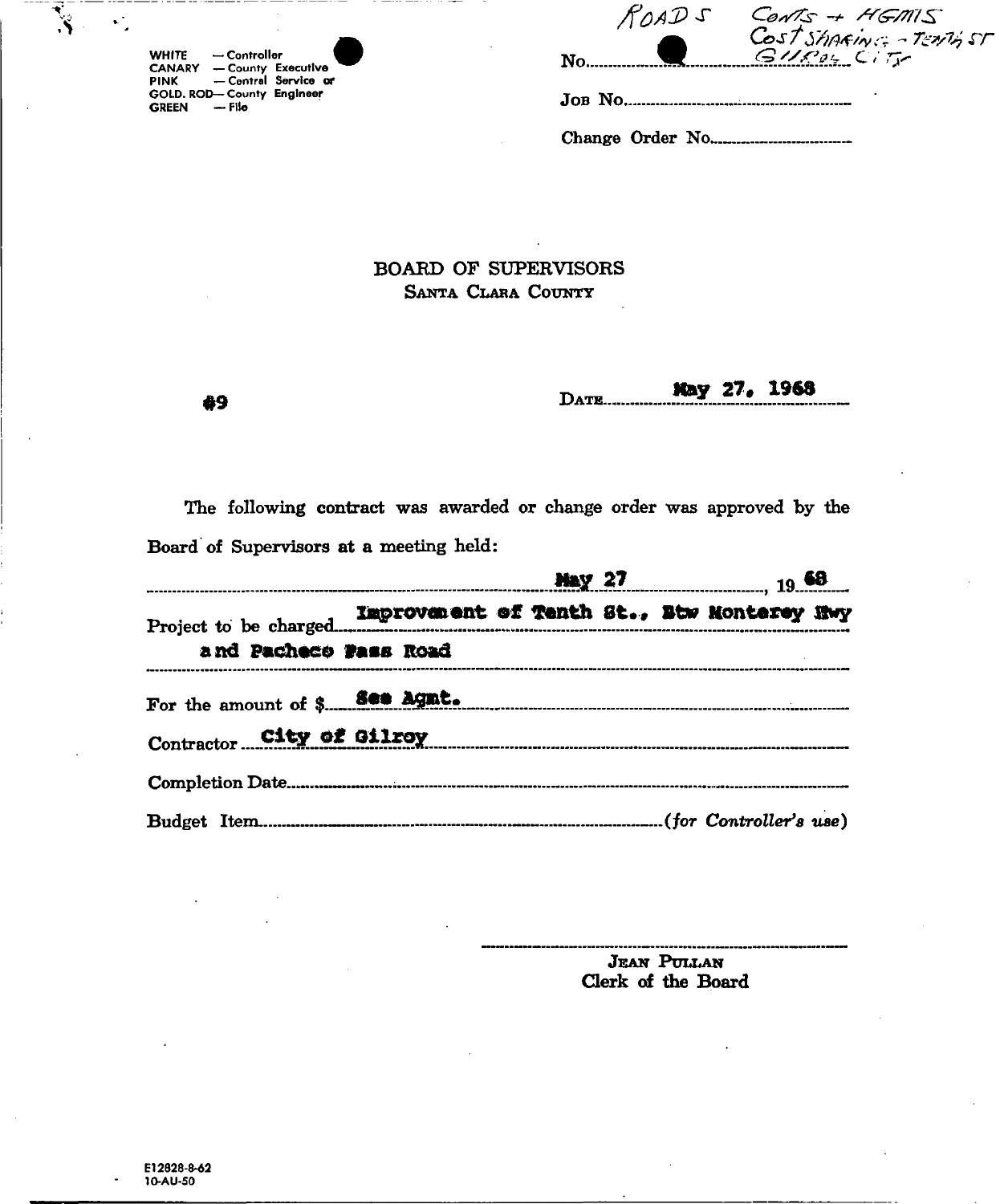**May 27, 1968** 

 $\sigma$  -  $\sigma_{\rm eff}$  $\mathcal{A}$  , we can expect the  $\mathcal{A}$ 

 $\sim 10^{11}$  m  $^{-1}$  .

**Mrs\* Susanne B\* steinmetz9 Clerk City of Gilroy 10 South Ros&nna Street Gilroy, California** 

Subject: Agreement with **City of Gilroy**<br>For **Payment of Costs** For **payment of costs**  Improvement of Tenth Street  $^{red}$ Btw Monterey Hwy and Pacheco Pass Road

 $\mathcal{A} \in \mathcal{A}$  , where  $\mathcal{A}$ 

## Dear Mrs. Steinmetz:

 $\mathcal{F}^{\mathcal{G}}(\mathcal{F})$  , where  $\mathcal{F}^{\mathcal{G}}(\mathcal{F})$ 

 $\mathbf{V}$  $\frac{W}{2}$  ,  $\frac{W}{2}$  ,

> Enclosed you will find (  $\dot{\textbf{2}}$  ) fully executed copies of an agreement between the County of Santa Clara and the party (ies) named above. The Board of Supervisors at its regularly scheduled meeting on **May 27# 1968**  approved this agreement on behalf of the County.

なたいかいよう a a S

The enclosed copies are for your records.

Very truly yours,

JEAN PULLAN, Clerk of the Board of Supervisors

|                         |        | By           |  |  |  |  |
|-------------------------|--------|--------------|--|--|--|--|
|                         |        | Deputy Clerk |  |  |  |  |
|                         |        |              |  |  |  |  |
| JP:                     | jc     |              |  |  |  |  |
|                         |        |              |  |  |  |  |
| Encl.                   | i,     |              |  |  |  |  |
|                         | $\sim$ |              |  |  |  |  |
| No.<br>$\boldsymbol{4}$ |        |              |  |  |  |  |
|                         |        |              |  |  |  |  |
|                         |        |              |  |  |  |  |
|                         |        |              |  |  |  |  |
|                         |        |              |  |  |  |  |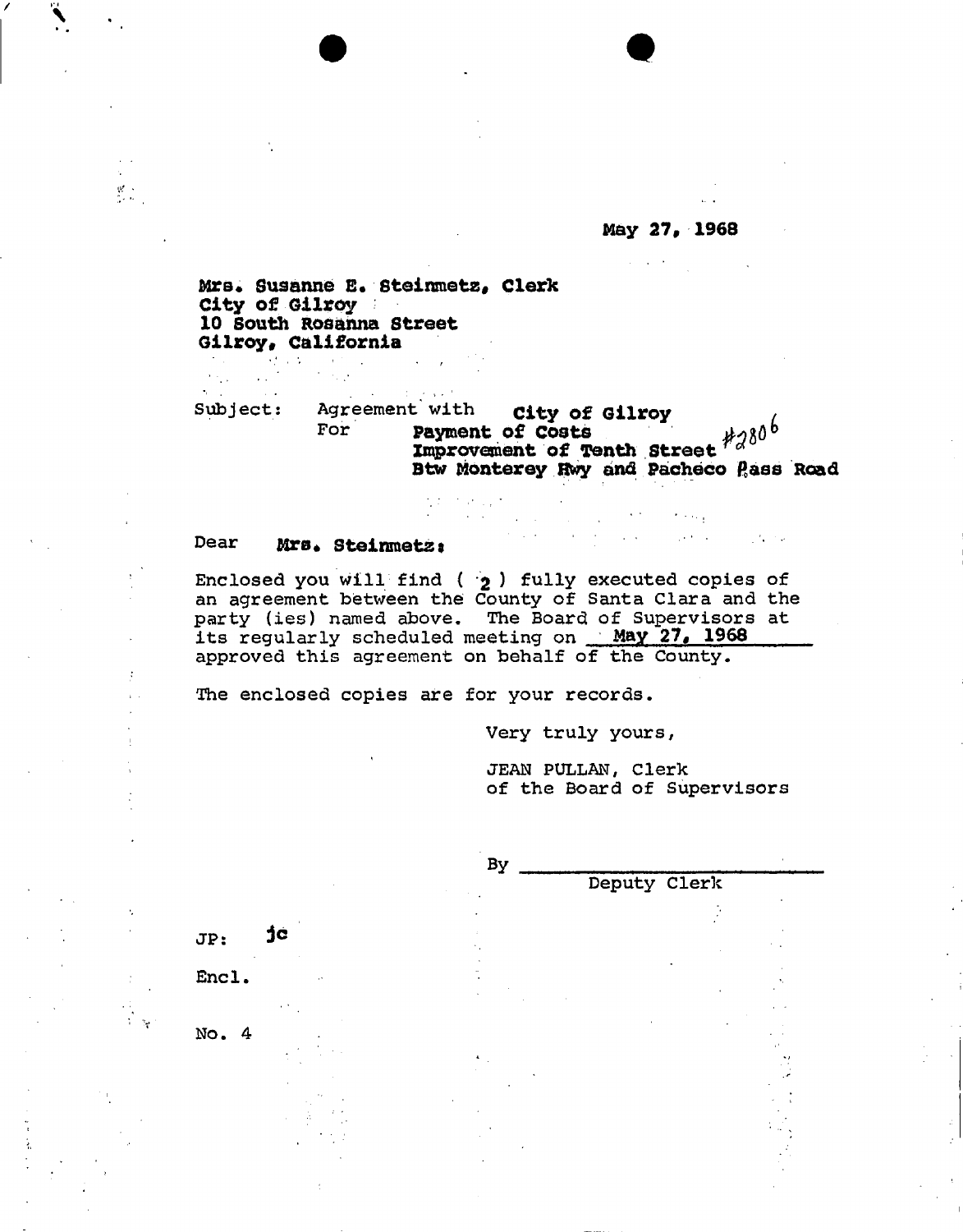## AGREEMENT FOR PAYMENT OF COSTS OF ROVEMENT OF TENTH STREET BETWEEN MONTEREY HIGHWAY AND PACHECO PASS ROAD

HS exp

THE FOLLOWING is an agreement between the County of Santa Clara, a political subdivision of the State of California, hereinafter called "County," and the City of Gilroy, a municipal corporation of the State of California, hereinafter called "City;"

WHEREAS, City and County wish to improve Tenth Street between Monterey Highway and Pacheco Pass Road by widening, realigning, and constructing necessary appurtenances thereto; and

• WHEREAS, approximately 25 percent of the estimated cost of the highway improvement will be expended within the limits of City, and the remainder will be expended within the limits of County, and City and County wish to provide for the payment of their respective shares of the costs of constructing the highway improvement; and

WHEREAS, City plans to improve portions of the water system and sanitary sewer system within the area covered by the highway improvement; and

WHEREAS, part of the construction work proposed by City will be affected by the construction work to be done by County, and City and County deem it to be in the best interests of orderly and economic construction practices to complete all of the proposed improvements under a single contract awarded and administered by County;

NOW, THEREFORE, the City and County agree as follows:

1. County shall prepare plans and specifications for construction of the highway improvement and shall submit the plans and specifications to City for approval.

2. City has prepared plans and specifications and has estimated contract quantities for the improvement of the portion of its water system and sanitary sewer system, which City desires to have installed under the terms of this agreement.

3. Upon approval of the plans and specifications for the highway improvement by City, County shall advertise for bids and award a single contract for the construction of the highway improvents together with the improvements to the City's water and sanitary **MAY 27 1968 Que** *ft. Us.*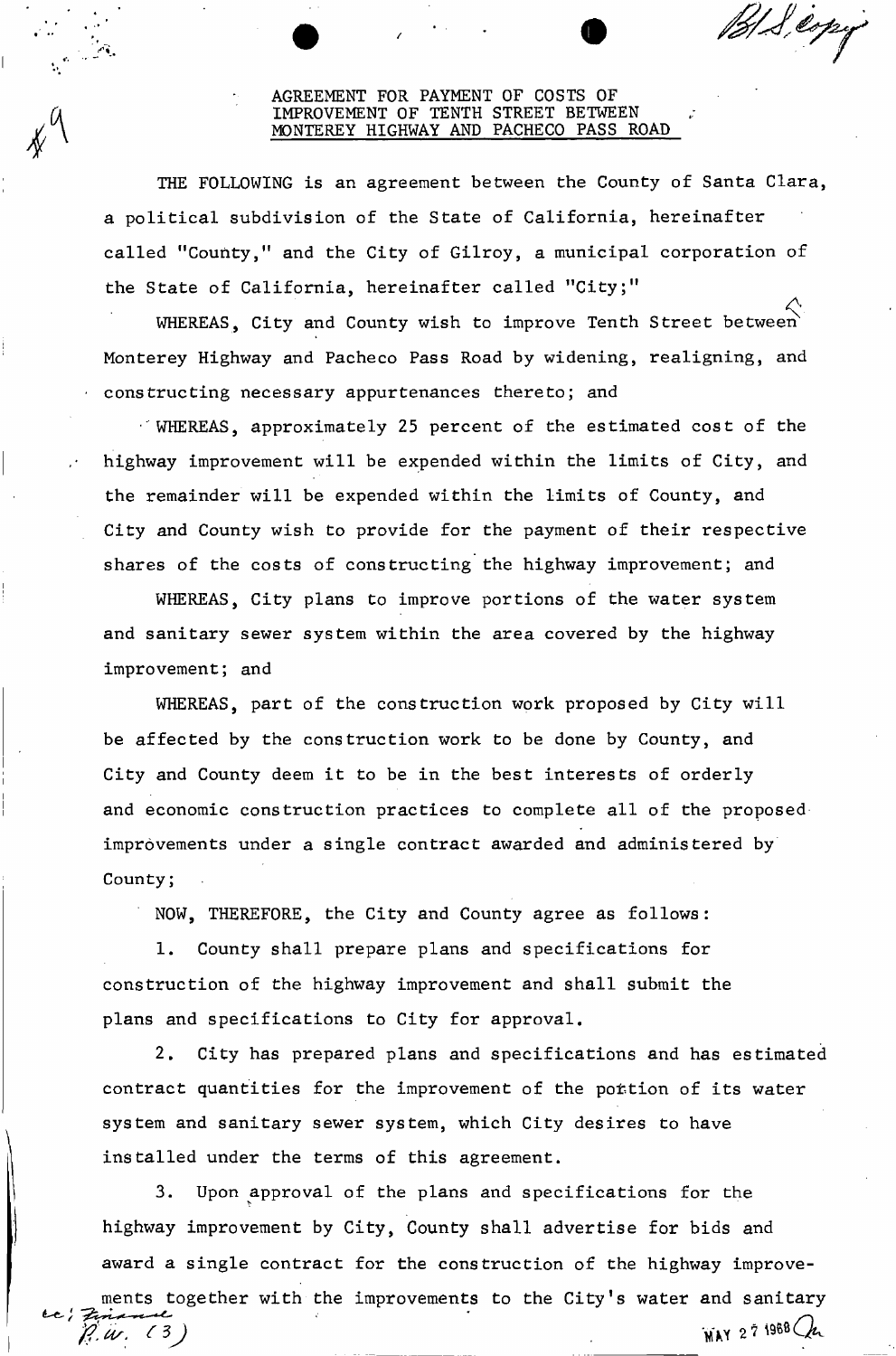sewer systems and supervise the construction thereof to completion. County agrees to require the contractor awarded the contract to take out and maintain at all times during the construction of this project public liability and property damage insurance in form and limits of liability acceptable to City and County insuring City and County and their respective employees, from and against loss, cost or expense arising out of or in any way connected with the construction of said project.

4. (a) Within thirty (30) days after approval by City of the plans and specifications, City shall pay to County the sum of \$40,000.00 which is the total amount presently estimated by County to be 25 percent of the construction cost of the highway improvement. As used in this agreement the construction cost of the highway improvement shall mean the sum total of all the costs incurred and expenditures made by County for engineering construction inspection, publication, advertising, printing, together with the cost of the construction contract awarded by County for the construction of the highway improvement including extra work authorized by County but not including water system and sanitary sewer system improvement.

(b) In addition to the deposit for highway improvements City shall deposit with County the sum of \$52,000.00 prior to advertisement date of the project. The sum of \$52,000.00 is the estimated cost of the improvements to City's water system and sanitary sewer system.

5. County shall acquire, at its own expense, all required right of way for said project.

6. Upon completion of the project, County shall pay the cost of the highway improvements plus the cost of enlargement of City water system and sanitary sewer system and cost of extra work authorized by County to its contractor and shall prepare and furnish to City a final accounting of the total construction cost. The accounting shall show the final construction cost for the highway improvements as one item and final cost of improvements

 $-2-$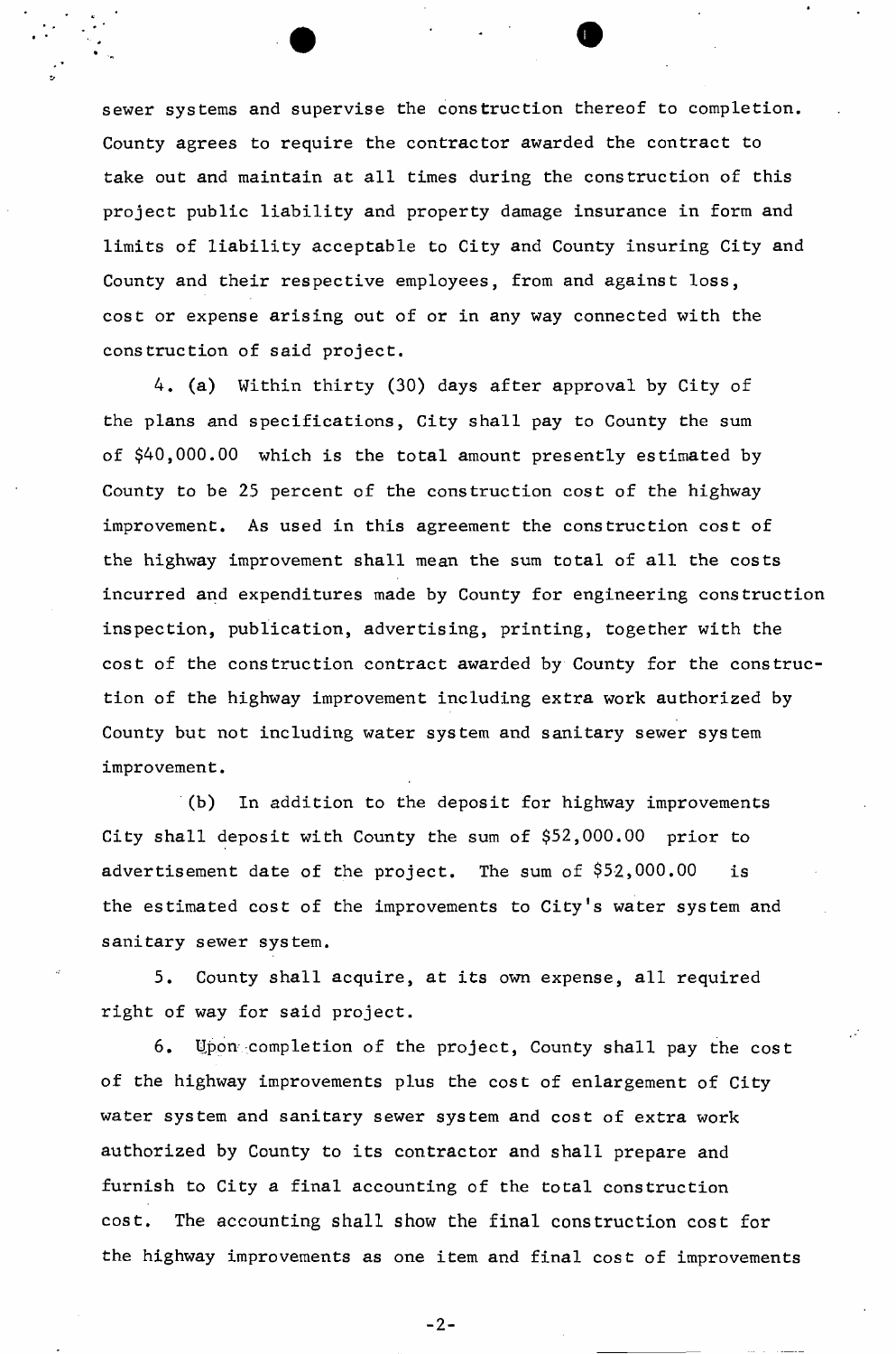of City's water system and sanitary sewer system as a separate item.

(a) In the event the accounting shows that 25 percent of the final construction cost for highway improvements is less than the \$40,000.00 advanced by City to County under paragraph 4(a) above, County shall refund to City the difference between the sum of \$40,000.00 and 25 percent of the cost of highway improvement within 30 days after approval of the accounting. In the event the accounting shows that 25 percent of the final construction cost for highway improvement is more than \$40,000.00, City shall pay County the difference between \$40,000,00 and 25% of the final construction cost for highway improvement within 30 days after approval of the accounting.

(b) Final cost of the improvements to City's water and sanitary system shall be an amount equal to the final quantities installed times the bid prices. In the event final cost exceeds the estimated cost of \$52,000.00 advancedby City to County, City shall pay to County an amount equal to the difference between the final cost of the improvements and the estimated cost of \$52,000.00. If the final cost of the improvements is less than the estimated cost of \$52,000.00, County shall refund to City an amount equal to the difference between the estimated cost of \$52,000.00 and the final cost. Any additional payment by City or refund by County shall be made within 30 days after final cost has been determined.

7. Termination: In the event County does not award a cons tract for the construction of said work on or before July 30, 1968,

- 3 -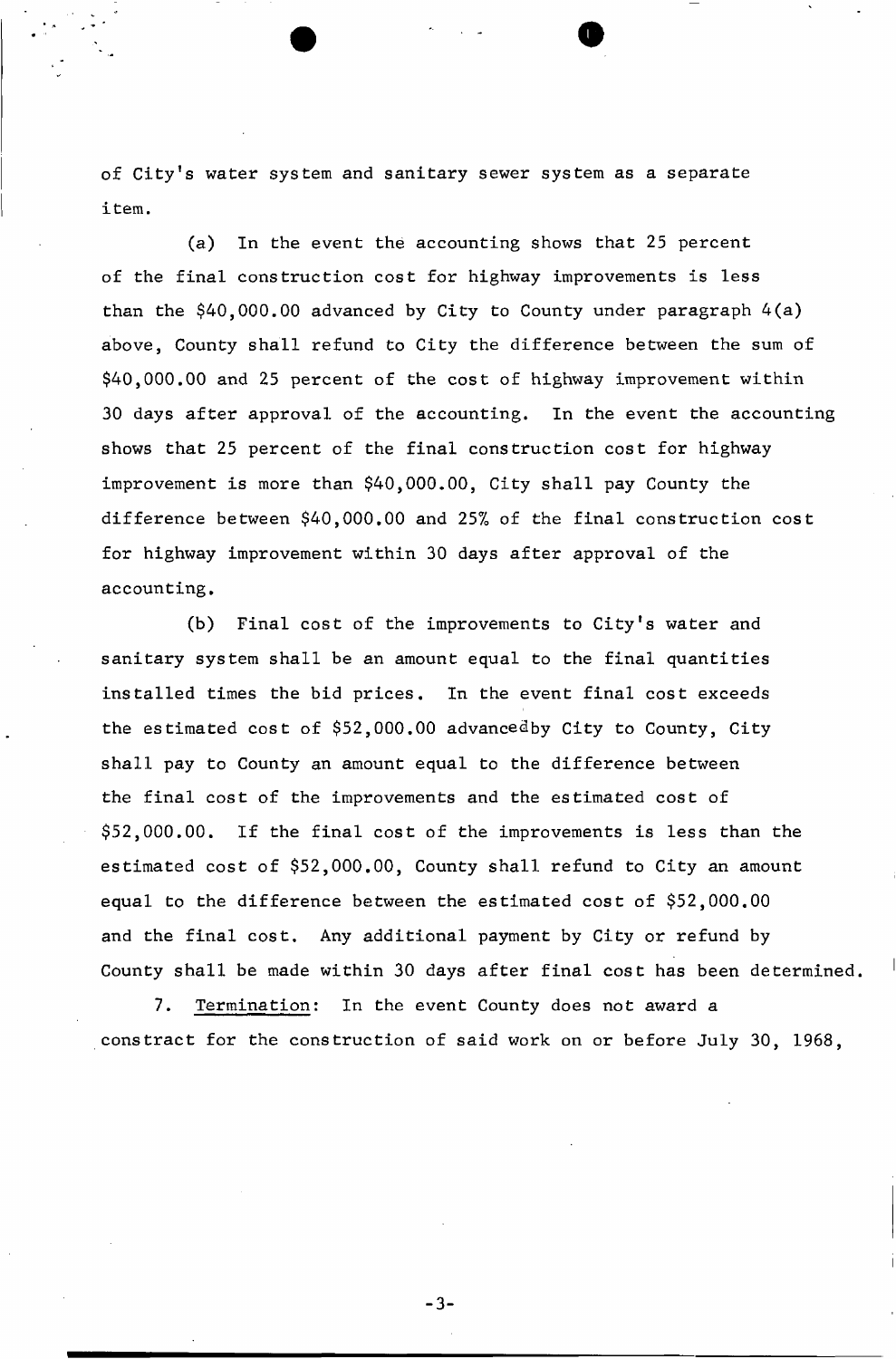this agreement shall terminate ipso facto upon said date and shall be of no further force or effect.

IN WITNESS WHEREOF, the parties have caused this agreement to be executed.

COUNTY OF SANTA CLARA

By hairman, Board of Supervisors

MAY 27 1966

ATTEST: JEAN PULLAN, Clerk Board of Supervisors

APPROVED AS TO FORM:

D ate

By ounty Counsel

**MAY 1 6 1968** 

CITY OF GILROY, a municipal corporation

Loodu By talà And *TABET*/ Administrator

ATTEST: *A*  e*u*nni City Clerk  $APPROV E<sub>D</sub>$  as to form: By *-TZM : XX*<br>Attor*i*ey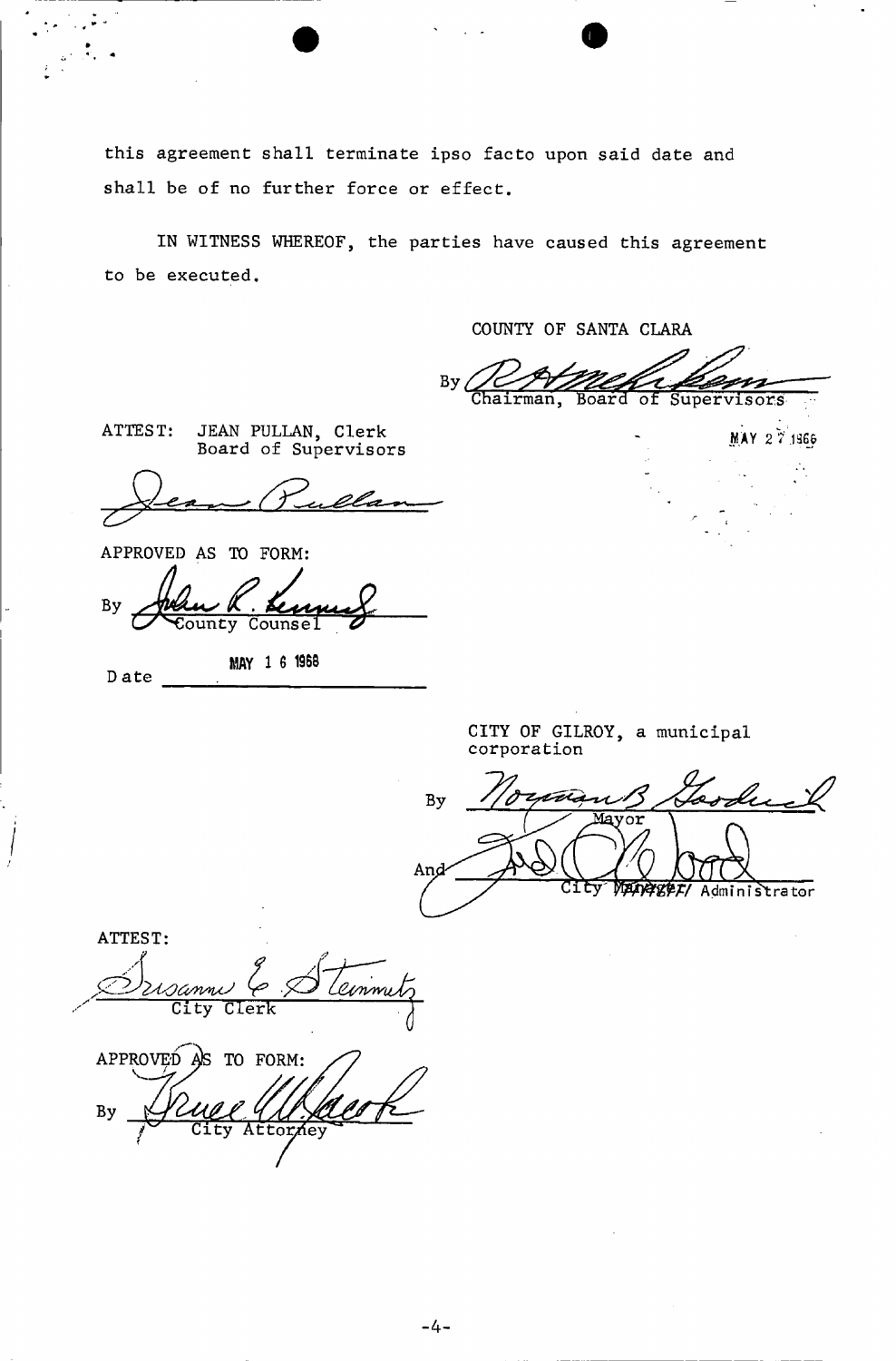

This agreement also provides for the installation of a water system and sanitary sewer system. The entire cost of the water system and sanitary sewer system will be borne by the City of Gilroy.

Approval is recommended.

LOWWER

Upon execution please submit one copy to the City of Gilroy for their files.

RMS:ee

Attachments

/ (/ / *t/' u* 

| BOARD ACTION |                    |  |
|--------------|--------------------|--|
|              |                    |  |
|              |                    |  |
|              | <b>AGENDA DATA</b> |  |

APPROVED:

JAMES T. POTT, COUNTY ENGINEET

KAY 2 7 **1968**